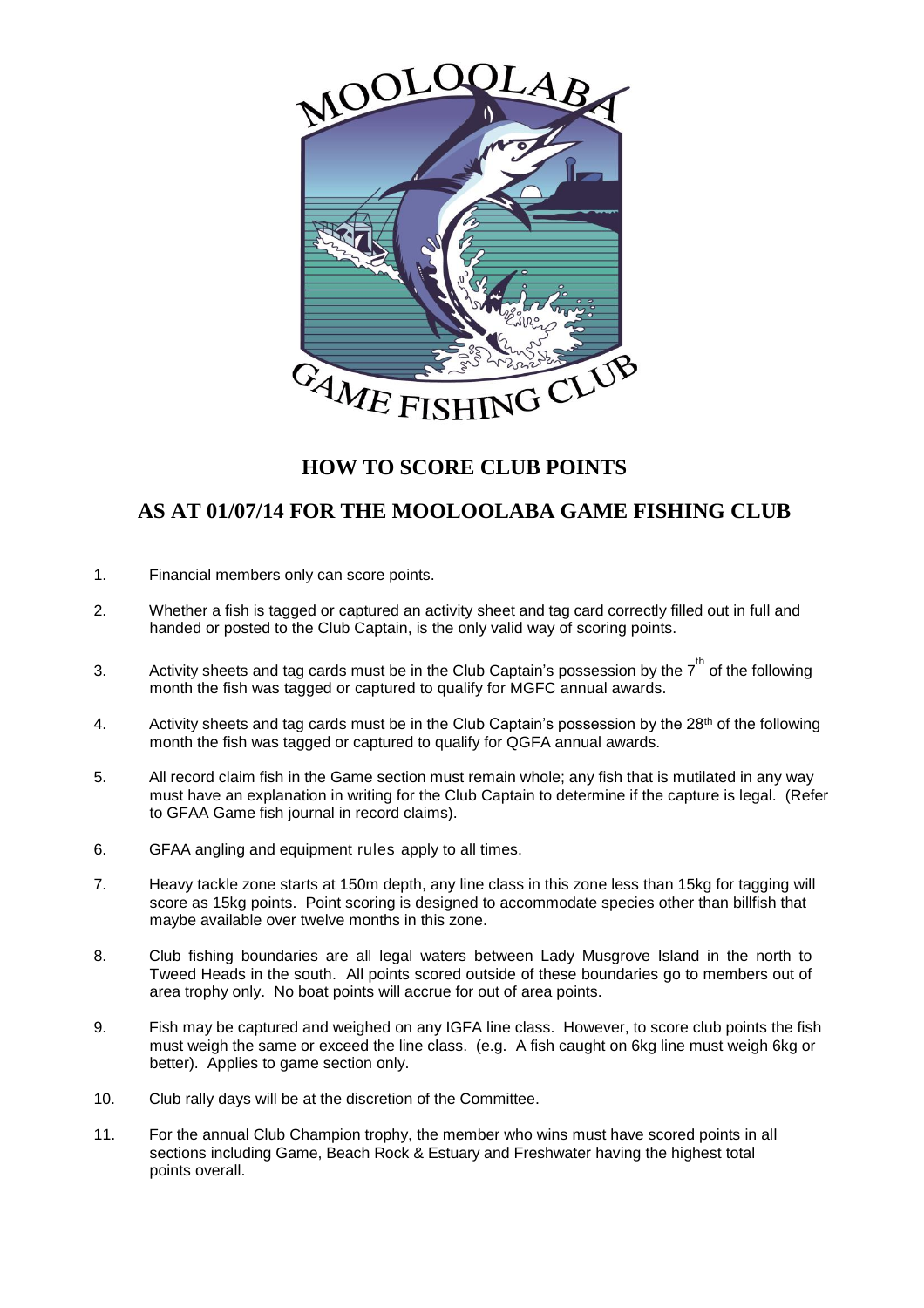12. Heavy Tackle Zone Point Score:

| Line<br>Class | <b>Black</b><br><b>Marlin</b> | <b>Blue</b><br><b>Marlin</b> | <b>Striped</b><br><b>Marlin</b> | <b>Sailfish</b> | <b>Broadbill</b> | <b>Spearfish</b> | Other |
|---------------|-------------------------------|------------------------------|---------------------------------|-----------------|------------------|------------------|-------|
| 15 kg         | 3000                          | 3000                         | 3000                            | 3000            | 3000             | 3000             | 300   |
| 24 kg         | 2250                          | 2250                         | 2250                            | 2250            | 2250             | 2250             | 200   |
| 37 kg         | 1500                          | 1500                         | 1500                            | 1500            | 1500             | 1500             | 100   |
| 60 kg         | 750                           | 750                          | 750                             | 750             | 750              | 750              | 50    |

13. Light Tackle Zone Point Score:

| Line<br><b>Class</b> | <b>Black</b><br><b>Marlin</b> | <b>Blue</b><br><b>Marlin</b> | <b>Striped</b><br><b>Marlin</b> | <b>Sailfish</b> | <b>Broadbill</b> | Spearfish | Other |
|----------------------|-------------------------------|------------------------------|---------------------------------|-----------------|------------------|-----------|-------|
| 10 kg                | 600                           | 600                          | 600                             | 600             | 600              | 600       | 50    |
| 8 kg                 | 750                           | 750                          | 750                             | 750             | 750              | 750       | 50    |
| 6 kg                 | 900                           | 900                          | 900                             | 900             | 900              | 900       | 50    |
| 4 kg                 | 1050                          | 1050                         | 1050                            | 1050            | 1050             | 1050      | 50    |

- 14. Boat points are only eligible if the fish are caught by any angler being a member of a club affiliated with GFAA or QGFA. These points must also be scored within the club's fishing boundaries.
- 15. Boat points can only accrue on one boat in any given season. Change of name to another vessel during the season will not be acceptable for one total of yearly point.
- 16. Formula for all captured fish (Must be line class): FISH WEIGHT(KG) x FIGHTING FACTOR x 100 DIVIDED BY LINE CLASS(KG)

| <b>Species</b>  | <b>Fighting Factor</b> |  |  |
|-----------------|------------------------|--|--|
| Amberjack       | 1.5                    |  |  |
| Barracuda       | 0.9                    |  |  |
| Bigeye          | 1.5                    |  |  |
| Yellowfin       | 1.5                    |  |  |
| Longtail        | 1.5                    |  |  |
| Cobia           | 1.5                    |  |  |
| Mahi Mahi       | 1.5                    |  |  |
| <b>Billfish</b> | 1.5                    |  |  |
| Mackerel        | 1.0                    |  |  |
| Queenfish       | 1.5                    |  |  |
| Wahoo           | 1.5                    |  |  |
| Kingfish        | 1.5                    |  |  |
| All other QGFA  | 0.8                    |  |  |

## **BEACH, ROCK AND ESTUARY/FRESHWATER SECTION**

- 1. Leader….A non-metallic leader of greater breaking strain than the line, but not exceeding one and one half the times (1½) the length of the rod may be used.
- 2. Double line is permitted provided the leader and double together do not exceed one and one half (1½) times the length of the rod.
- 3. Flathead may be weighed for Club points, however there are no records with this species.
- 4. All fish must be legal length but do not have to exceed line class.
- 5. Points Formula Fish Weight in Kilos x Fighting Factor x 100 and divided by Line Class.
- 6. Fish must be weighed with the Club scales or any retail outlet scales (ie. Butcher, Grocer, Tackle Shop, etc), where practicable. (Any other scales used – must be identified on the capture form – ie. Line Scales etc)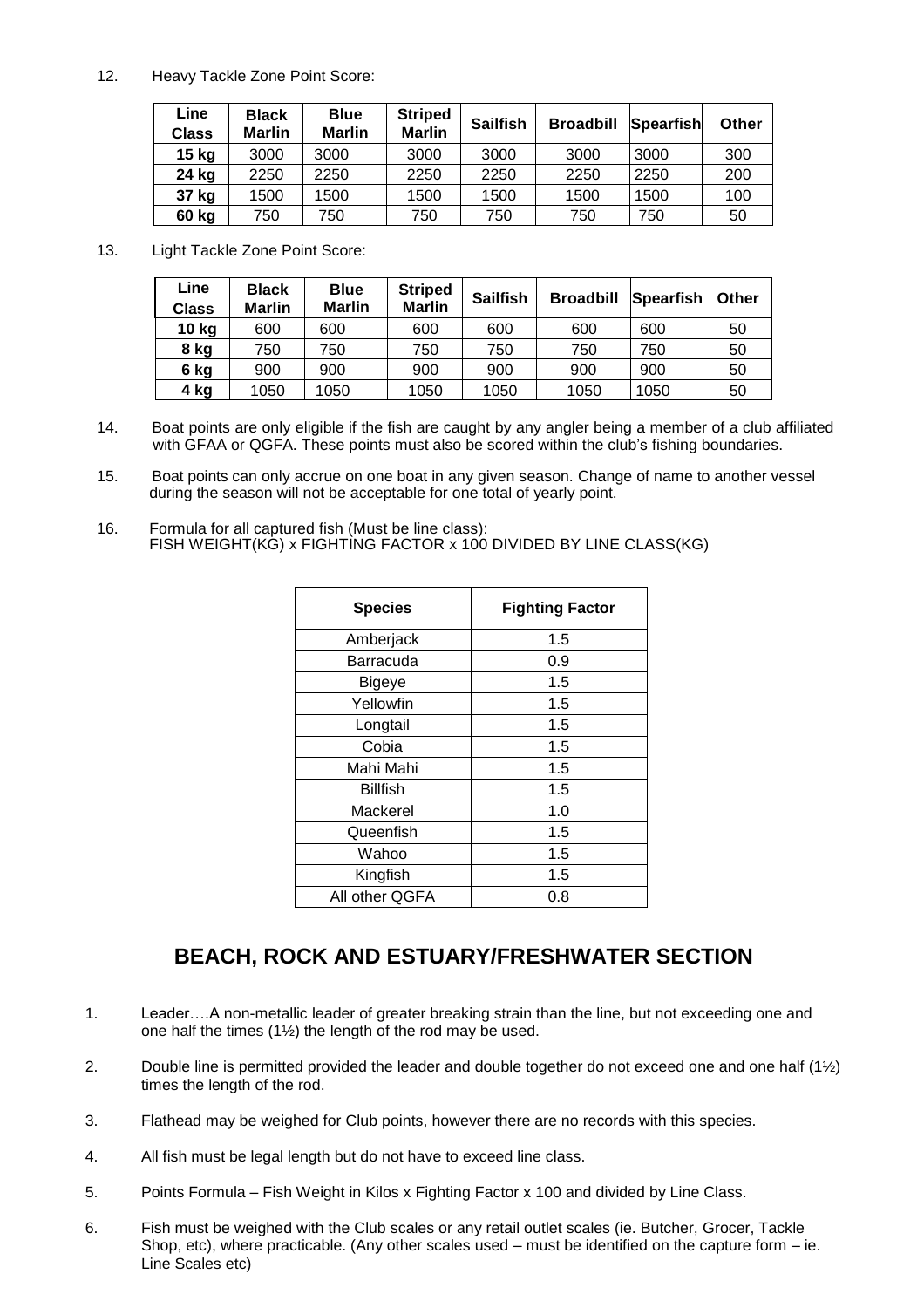| <b>SPECIES</b>          | <b>FIGHTING</b><br><b>FACTOR</b> | <b>LEGAL LENGTH (cm)</b> | <b>MAX LINE CLASS</b> |  |
|-------------------------|----------------------------------|--------------------------|-----------------------|--|
| <b>Bonefish</b>         | 2.0                              |                          | 3 kg                  |  |
| Bream - Yellowfin       | 1.2                              | $25 \text{ min}$         | 4 kg                  |  |
| Bream - Fingermark      | 1.8                              | $25 \text{ min}$         | 4 kg                  |  |
| Bream - Pikey           | 1.2                              | 25 min                   | 4 kg                  |  |
| <b>Estuary Cod</b>      | 1.5                              | 38 min -120 max          | 6 kg                  |  |
| Dart                    | 1.5                              |                          | 4 kg                  |  |
| <b>Silver Drummer</b>   | 1.5                              |                          | 6 kg                  |  |
| Flathead                | 1.0                              | 30 min                   | 6 kg                  |  |
| Flounder                | 1.2                              |                          | 4 kg                  |  |
| Hairtail                | 0.8                              |                          | 6 kg                  |  |
| Javelin Fish            | 1.2                              | 40 min                   | 4 kg                  |  |
| Mulloway                | 1.0                              | 75 min                   | 5 kg                  |  |
| Luderick                | 1.2                              | 30 min                   | 4 kg                  |  |
| Mackerel Spanish        | 1.0                              | $75$ min                 | 8 kg                  |  |
| <b>Mackerel School</b>  | 1.0                              | $50$ min                 | 8 kg                  |  |
| Mackerel Shark          | 1.0                              | 50 min                   | 8 kg                  |  |
| <b>Mackerel Spotted</b> | 1.0                              | $60$ min                 | $8$ kg                |  |
| Mullet                  | 1.0                              | 30 min                   | 3 kg                  |  |
| Snapper                 | 1.0                              | 35 min                   | 10 kg                 |  |
| Tailor                  | 1.0                              | 35 min                   | 10 kg                 |  |
| Tarpon                  | 2.0                              |                          | 3 kg                  |  |
| Tarwhine                | 1.2                              | 25 min                   | 4 kg                  |  |
| <b>Trevally (All)</b>   | 1.5                              |                          | 10 kg                 |  |
| Tuna (All)              | 1.5                              |                          | 10 kg                 |  |
| Whiting                 | 1.3                              | $\overline{23}$ min      | 3 kg                  |  |
| <b>Wolf Herring</b>     | 0.8                              |                          | 3 kg                  |  |
| Yellowtail Kingfish     | 1.5                              | 60 min                   | 10 kg                 |  |